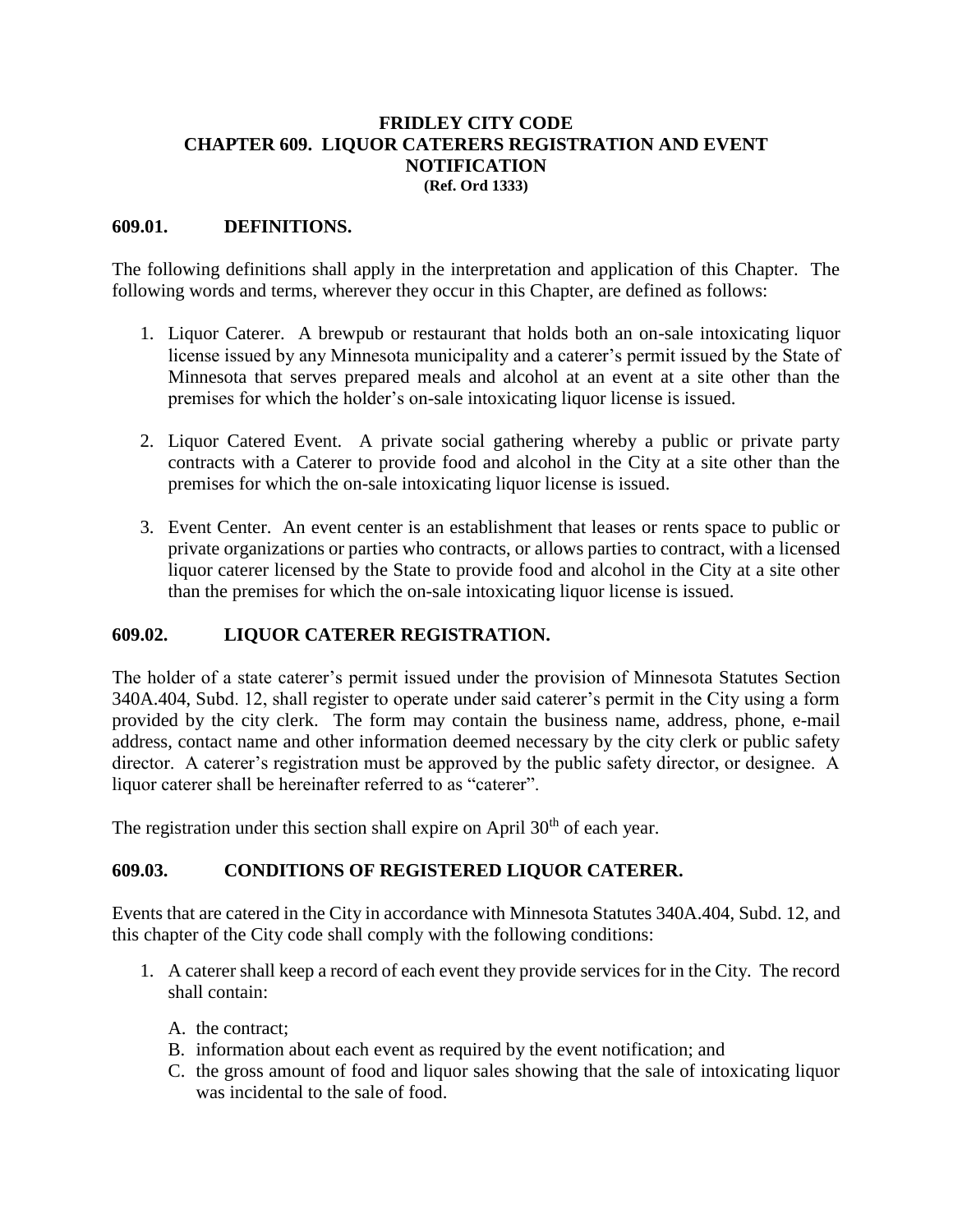The records shall be made available to authorized city staff upon request.

- 2. A caterer shall staff the event with at least one employee from the original licensed establishment.
- 3. All servers of alcohol at a catered event shall be at least eighteen (18) years of age and employees of the licensed establishment.
- 4. A caterer shall complete an "Event Notification Permit" at least ten (10) business days before the event.
- 5. No sale of alcoholic beverages is permitted after 1:00 a.m.
- 6. The property owner shall give consent to a caterer to submit to and facilitate any site inspections by police, fire or the regulatory agency for the enforcement of the registration or the event.
- 7. Both state license and city registration permit must be available for display upon request of any law enforcement officer or investigator.
- 8. If an event is to be held outside, the applicant shall define the premises to which the alcohol will be confined to a particular area.
- 9. The caterer shall maintain adequate security for all its catered events in the City. The caterer may coordinate security with the host facility.
- 10. Holders of a caterers permit licensed under this Chapter shall comply with all provisions of the Minnesota Statutes, ordinances and rules governing the retail sales of alcoholic beverages.

# **609.04. EVENT NOTIFICATION PERMIT.**

- 1. A registered caterer shall submit an event notification permit for each event at least ten (10) business days prior to the event. Each event permit must be approved by the public safety director or designee.
- 2. The event notification permit form may contain information deemed necessary by the city clerk or public safety director including but not limited to the following:
	- A. The name of the event;
	- B. The location of the event;
	- C. The time and date of the event;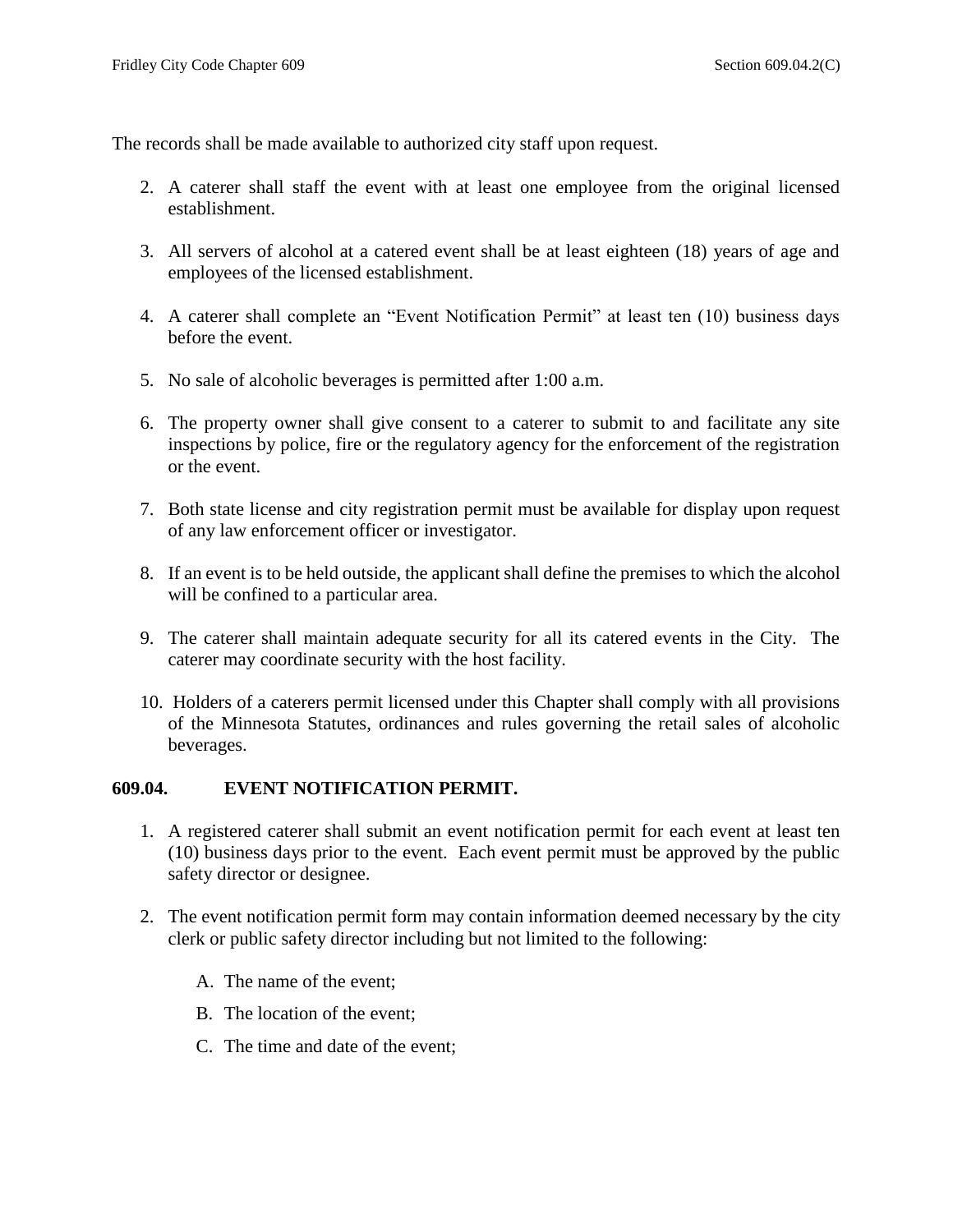- D. The event contact name and phone number;
- E. The estimated number of guests;
- F. The type of liquor to be served; and
- G. The estimated gross food to liquor sales.
- 3. No single location in the City shall have a single catered event lasting more than three (3) consecutive days, unless the permit is issued in connection with a civic event or community festival.
- 4. The Director of Public Safety or designee may terminate any permitted catered event that disturbs the peace, quiet or repose of surrounding residential or commercial areas or that results in disorderly behavior, noise, traffic, litter or parking problems at the event's location or in the area near the event's location.

### **609.05. FEES.**

The annual fee for the caterer registration and event notification permit shall be listed in Section 11.10 of this Code.

### **609.06. DENIAL, SUSPENSION OR REVOCATION OF REGISTRATION.**

A caterer's application for registration may be denied or a caterer's registration may be suspended or revoked without a refund for any of the following reasons:

- 1. Any violations of the provisions set forth in this chapter of the City Code or Minnesota Statutes Chapter 340A by the registrant, its employees, agents or servants. Such violations occurring on the premises being catered shall be just cause and subject them to civil, criminal or administrative action.
- 2. The operation of an event has unreasonably disturbed the peace, quiet or repose of surrounding residential or commercial areas.
- 3. The operation of an event has contributed to crime, disorderly behavior, noise, traffic, litter or parking problems in the area near the event's location.
- 4. Registrant's refusal to supply its records, books of account, and contract pertaining to an catered event set forth in this section.
- 5. Failure to maintain adequate security for its catered event in the City.
- 6. Failure to register as a caterer with the City or provide information on a catered event.
- 7. Any other good cause related to the operation of the business or venue.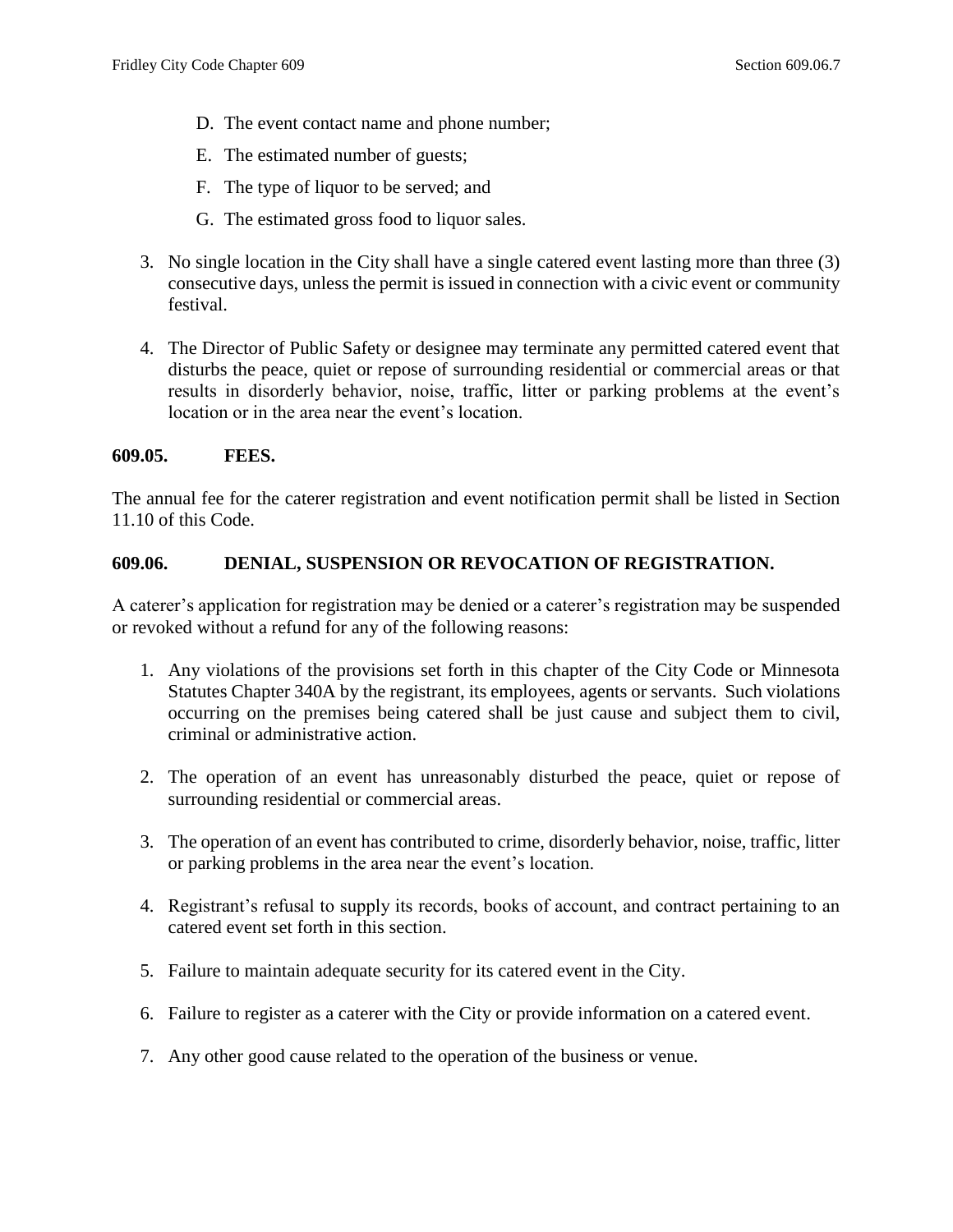# **609.07. ADMINISTRATIVE OFFENSES.**

1. Administrative Civil Penalties: Administrative offense procedures established pursuant to this chapter are intended to provide the public and the City with an informal, cost effective, and practical alternative to traditional criminal charges for violations of this ordinance. The procedures are intended to be voluntary on the part of those who have been charged with administrative offenses.

2. Every caterer shall be responsible for the conduct of its employees while off-site of their licensed premises and any sale or other disposition of any intoxicating liquor, 3.2% malt liquor, beer or wine by an employee to any person under twenty-one (21) years of age shall be considered an act of the caterer for purposes of imposing an administrative penalty, license suspension, or revocation.

- A. Individual. At any time prior to the payment of the administrative penalty as is provided for hereafter, the individual may withdraw from participation in the procedures in which event the City may bring criminal charges in accordance with law. Likewise, the City, at its discretion, may bring criminal charges in the first instance. In the event an individual participates in the administrative offense procedures but does not pay the monetary penalty which may be imposed, the City will seek to collect the costs of the administrative offense procedures as part of a subsequent criminal sentence in the event the party is charged and is adjudicated guilty of the criminal violation.
- B. Caterer. At any time prior to the payment of the administrative penalty as is provided for hereafter, the caterer may withdraw from participation in the procedures in which event the City may permanently revoke the registration issued to the caterer under this Chapter in accordance with law. Likewise, the City, in its discretion, may revoke the registration issued to the caterer under this Chapter in the first instance. In the event a caterer participates in the administrative offense procedures but does not pay the monetary penalty which may be imposed, the City will suspend the registration issued to the caterer under this Chapter in accordance with section 603.26.B of this ordinance.

3. Notice. Any officer of the City's police department shall, upon determining there has been a violation, notify the violator of the violation. Said notice shall set forth the nature, date and time of violation, the name of the officer issuing the notice and the amount of the scheduled penalty. In addition, said notice of violation shall be sent to the municipality who issued the liquor license to the caterer.

4. Payment. Once such notice is given, the alleged violator may, within twenty (20) days of the time of issuance of the notice, pay the amount set forth on the notice, or may request a hearing in writing, as provided for hereafter. The penalty may be paid in person or by mail, and payment shall be deemed to be an admission of the violation.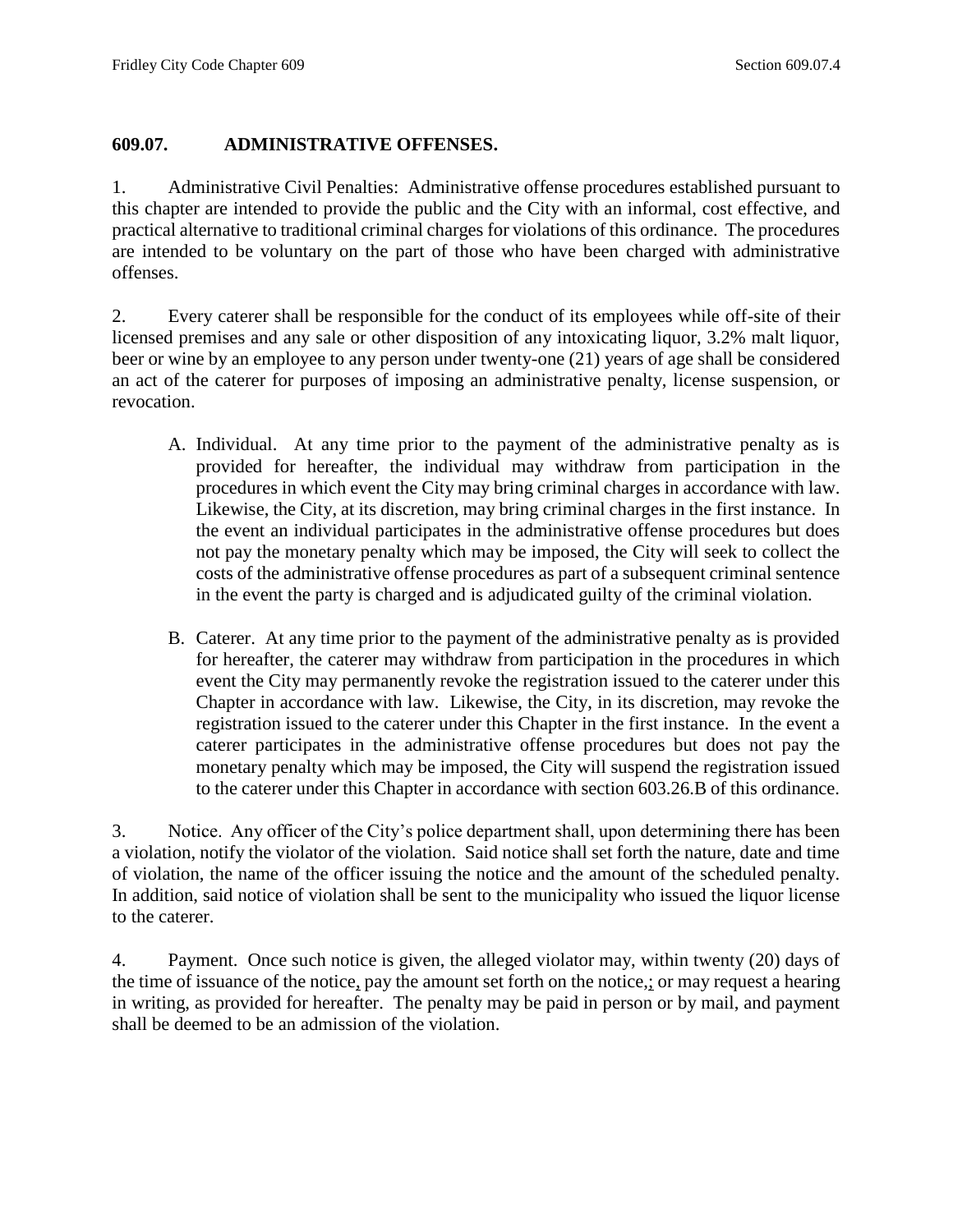5. Hearing. Any person contesting an administrative offense pursuant to this Chapter may request a hearing before the hearing examiner. Such request shall be filed in writing with the office of the public safety director within twenty (20) days of the offense. The public safety director shall notify the hearing examiner, who will notify the person contesting and the licensee of the date, time, and place of hearing. The hearing shall be conducted no more than twenty (20) days after the hearing examiner receives notice of the request, unless a later date is mutually agreed to by the hearing examiner, the caterer, the person contesting and the City. Within ten (10) days after such hearing, the hearing examiner shall affirm, repeal, or modify the charge against the caterer or the person contesting. Any person aggrieved by the decision of the hearing examiner may appeal with the public safety director within twenty (20) days of receiving notice of the hearing examiner's decision. At its next available regular meeting following the filing of a notice of appeal, the Council shall review the decision and findings of fact of the hearing examiner and shall affirm, repeal or modify that decision.

6. Hearing Examiner. The position of hearing examiner is hereby created. At the discretion of the city manager and with the approval of the Council, may contract with third parties for the furnishing of all services of the hearing examiner as contained in this Section and set the rate of compensation therefore.

7. Qualifications. The hearing examiner shall be an individual trained in law; however, it shall not be required that the hearing examiner be currently licensed to practice law in the State of Minnesota.

- 8. Duties: The hearing examiner shall have the following duties:
	- A. Set dates and hear all contested cases.
	- B. Take testimony from all interested parties.
	- C. Make a complete record of all proceedings including findings of fact and conclusions of law.
	- D. Affirm, repeal or modify the penalty accessed.

9. Failure to Pay. In the event an individual employed by the caterer charged with an administrative penalty fails to pay the penalty, the individual will be charged with the criminal offense. If a caterer fails to pay the penalty, the Council will suspend the registration issued to the caterer under this Chapter.

10. Disposition of Penalties. All penalties collected pursuant to this Chapter shall be paid to the City's treasurer and will be deposited in the City's general fund.